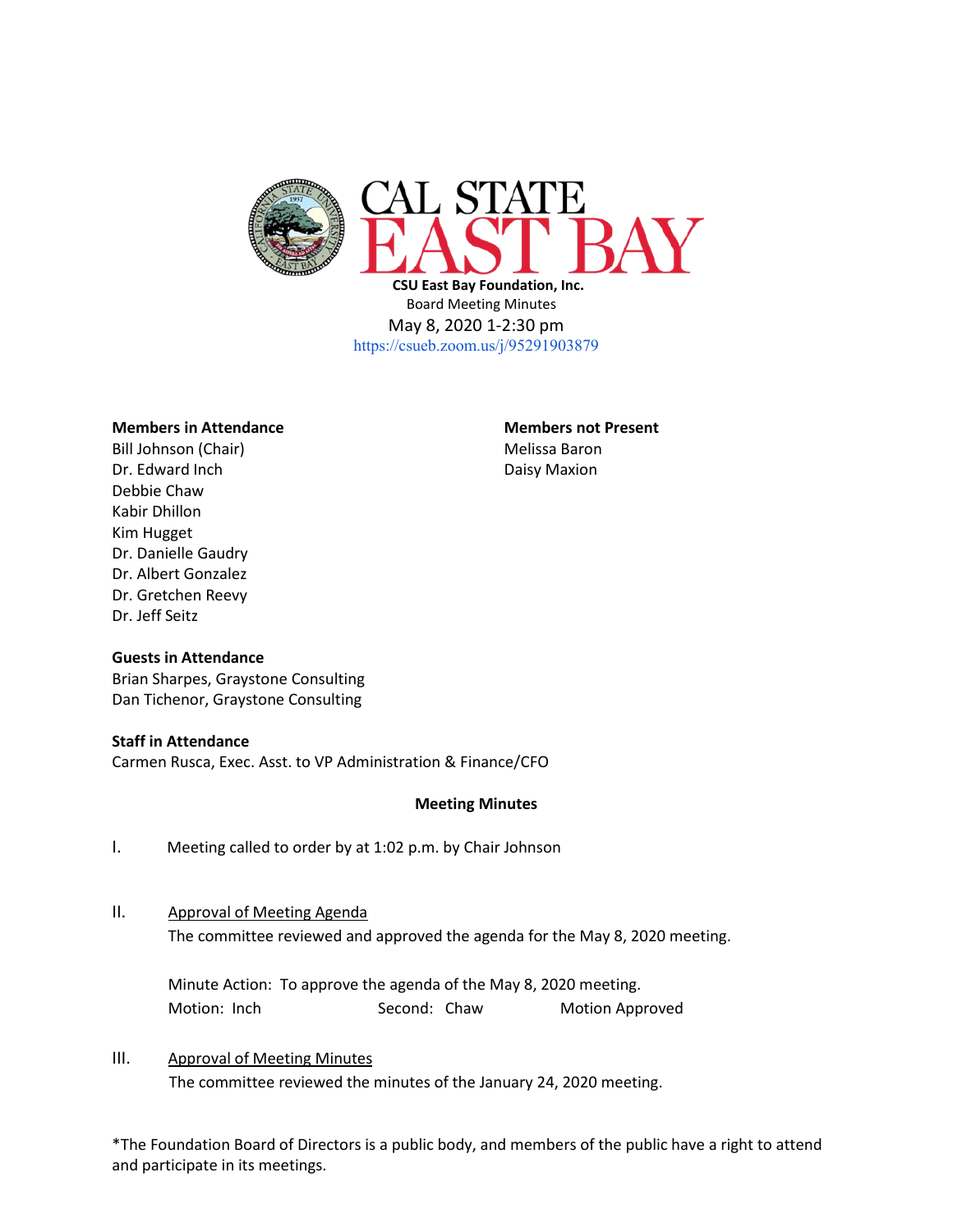Minute Action: To approve the minutes of the January 24, 2020 meeting. Motion: Chaw Second: Inch Motion Approved

# IV. Portfolio Review

Brian Sharpes provided a market outlook and an investment summary. He noted that there was some good news on the COVID 19 front, in terms of flattening the curve and research into vaccines. etc. However, the unemployment numbers are devastating, and it is unknown what the impact economically will be for a long while. Unemployment is expected to be double digit through end of year, and oil prices, which had already been going down before COVID will further destabilize market.

Dan Tichenor provided a portfolio summary, also stressing that there is and will be pain across the board. He noted that the challenge will be structured notes. To date they have been negative.

Recommendations were as follows:

- a) Rebalance to target allocation Recent market volatility offers unique opportunity to take advantage of performance dispersion across asset classes
- b) Establish 2.5% allocation to NEW China Portfolio Fund 50/50 from Accuvest International Equity SMA & Brandes Emerging Markets SMA Allocate \$335,000 in the Foundation Portfolio, and \$55,000 in the Extension Division Portfolio

Minute Action: To approve recommendations as outlined; and establish a China portfolio. Motion: Chaw Second: Inch Motion Approved

### V. Review FY 19/20 Operating Budget

Debbie Chaw stated that although the books were not yet closed, the review showed a decline in revenue sources: bookstore sales have been on the decline and for a few years. It is expected that the number of international students will decline due to many factors, and this will negatively impact ALP fees. It is hoped that a rebound will continue and lessen the decline in revenue.

# VI. Approval of FY 20/21 Budget and Reserves

Debbie Chaw reviewed the budget and reserves. She expects a loss of \$754,558.36. Typically, the budget would be approved at this meeting, but she recommended waiting to later in year (at July or September meeting) when more information and data would be available.

There was also discussion on ways to increase revenue, such as increased types of inventory to fill food gaps from the minimart type store Follett operates within the bookstore. Dr. Seitz noted

\*The Foundation Board of Directors is a public body, and members of the public have a right to attend and participate in its meetings.